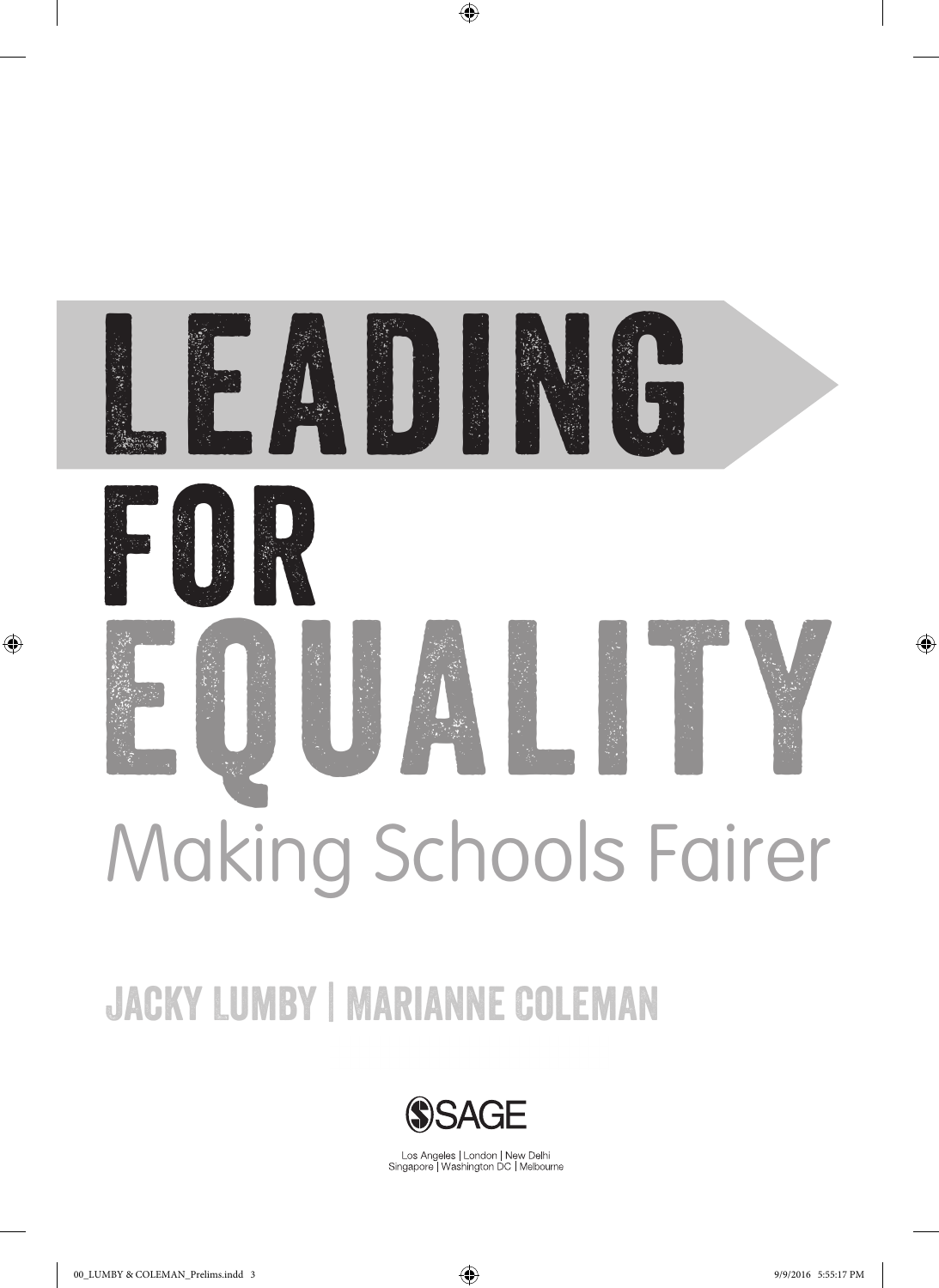# **1**

# **Ideas of equality: The contested concept**

In this opening chapter, we set out what the book as a whole is intended to achieve. We also provide initial ideas to help you reach a clearer understanding of what is implied by equality in education, and stimulate you to consider the relationship between equality and school practice in more detail.

 $\bigoplus$ 

In this chapter we ask you to think about:

- the aims and structure of the book
- what equality means in schools
- the range of language and concepts used in this area
- what various ideas about equality imply about aims.

Throughout the book we use case examples that help to illustrate the points being made. They are a convenience sample drawn from interviews with current head teachers and other leaders in state and private schools in England, Wales and Scotland. The structure of the education system is complex and varied in the four countries of the United Kingdom (UK), with types of school reflecting differing governance arrangements and degrees of autonomy. Our case examples are illustrative of the range, including academies, community, foundation and faith schools. A reference providing more detail about types of schools is given at the end of the chapter.

⊕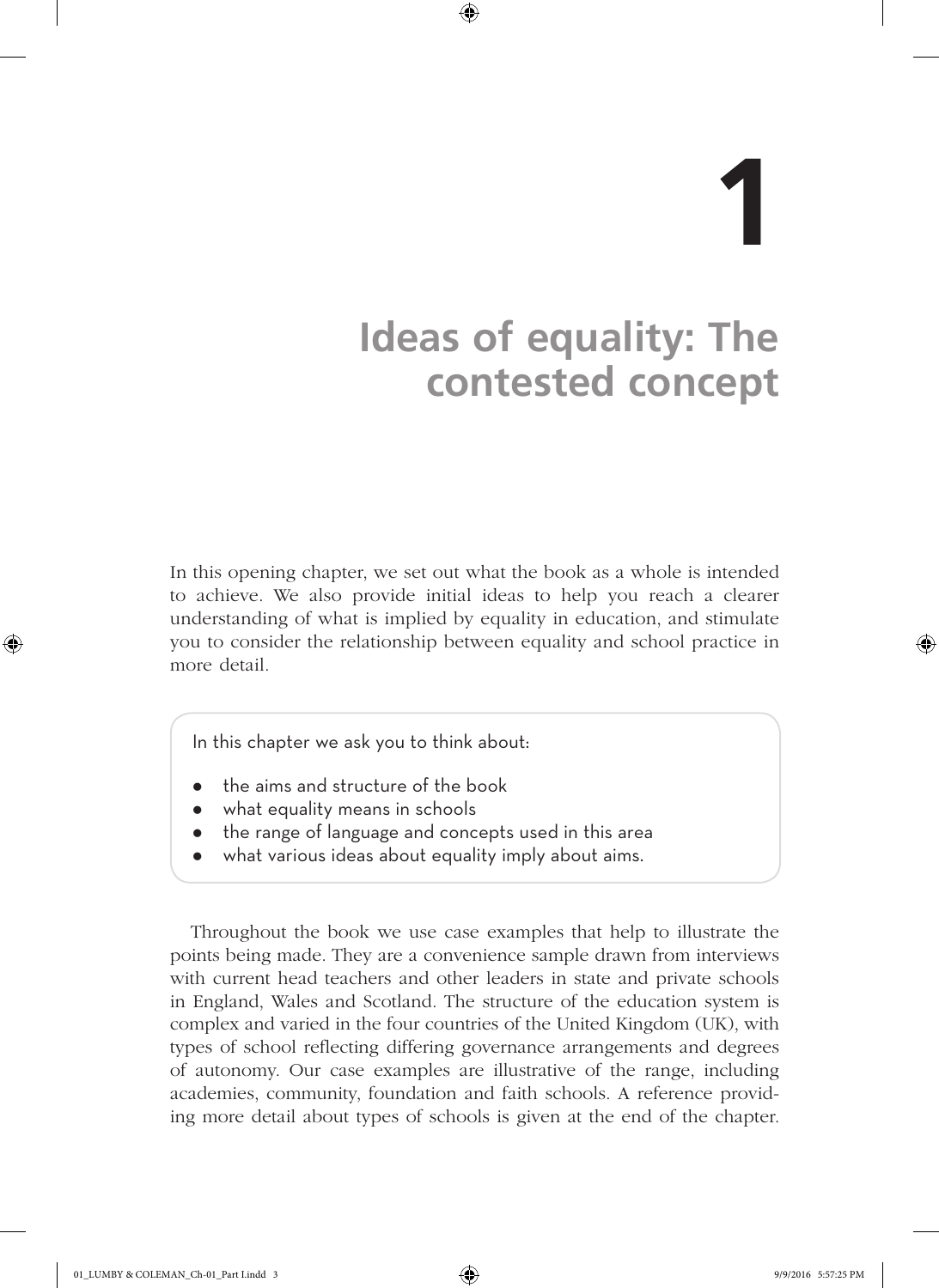The names of the schools are pseudonyms, but we provide information about the age range, whether co-educational or single-sex, and the geographic location of each, as appropriate. The schools selected are generally those that were suggested to us as having responded to often challenging circumstances in interesting ways. The case examples are boxed so you can see clearly on the page where there are illustrations of practice. These are intended to encourage debate and enable you to reach your own conclusions about appropriate practice.

⊕

In this chapter, illustrative case examples are drawn from two co-educational schools in the south of England: Winburg Academy (11–18), and Elands Community School (11–16).

# Aims of the book

♠

For many, one particular story has come to summarize how education does not live up to ideals of equality. This is the parable in the Gospel of Matthew in the Bible that tells the story of a master who for safe-keeping gives ten bags of gold to one servant and only one bag to another. In his master's absence, the servant with ten bags uses enterprise to double the gold. He is praised by the master. The servant with one bag is so afraid of losing it that he buries it and then returns the single bag to his master, explaining that he has kept it safe. For this, the master punishes him and his gold is given to the servant who was initially given the most:

The man who has will always be given more, till he has enough and to spare; and the man who has not will forfeit even what he has. (*Matthew* 25: 28–30, New Testament)

This parable has generated the phrase the 'Matthew effect', capturing the idea that those who have most can generally use it to get more. The 'Matthew effect' summarizes much of the impact of education worldwide. Those who come from an advantaged background often cluster together in schools, in ability groups, in universities and, ultimately, in jobs with prospects, and in influential social and political roles. Despite the widely held belief that education is a mechanism for achieving greater equality, evidence suggests the contrary is often the case (OECD, 2014a). We hope that through this book we can contribute to countering the 'Matthew effect' and help you to do the same.

An overview of the nature and scale of the problem is a good way to begin. It is salutary to recognize just how much inequality remains in education in the twenty-first century. For example, the 2015 Millennium Goal for all children to have a primary education has now been deferred until 2030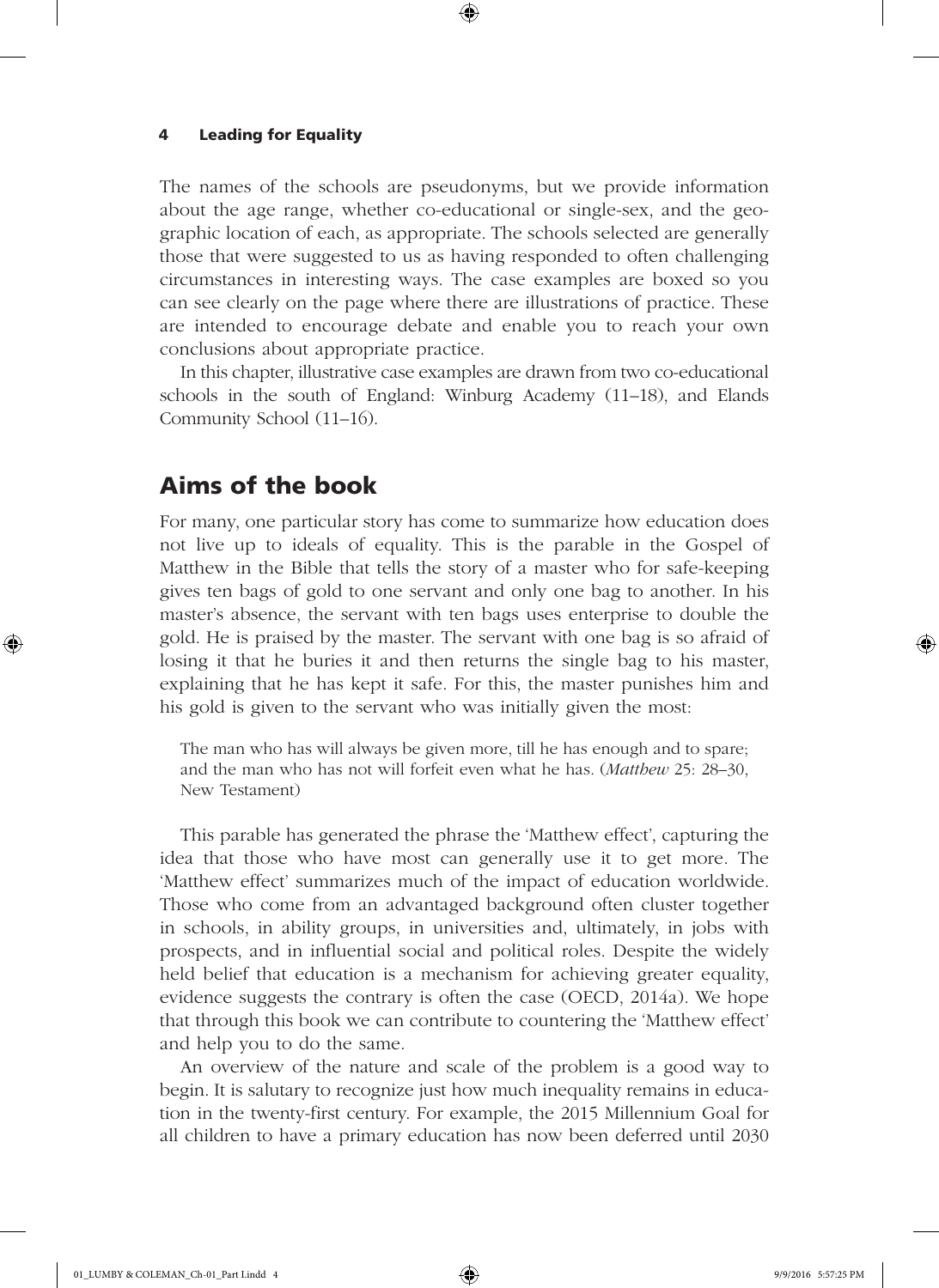(Oxfam, 2010). Some might assume that attendance at school is primarily an issue for developing countries. This is not so. It is true that the scale of inequality may be much greater in developing economies, but even in the UK in autumn 2014 nearly 5 per cent of children were persistently absent (DfE, 2015a). Across the globe, for those who are in school, education generally reproduces socioeconomic divisions (Reay, 2010). Socioeconomic class is a relevant factor, but children's own accounts and statistical evidence attest to many other factors such as ethnicity or sexuality that should be irrelevant, but nevertheless relate to their being unhappy or unsuccessful at school (Hull et al., 2009; Reardon, 2011).

 $\textcircled{\scriptsize{*}}$ 

We would guess that you have started reading this book because you are interested in equality, but perhaps that does not quite cover it. Perhaps you are passionately committed to equality. Commitment is common, yet education systems remain unfair (Fair Education Alliance, 2014). This is the conundrum at the heart of this book: on the one hand, practitioners aiming at equality, and on the other, profoundly unequal education chances in many parts of the world. Despite the potential for education to transform children's lives, it is much more likely to do so for some groups of children than others.

Despite their commitment to equality, school leaders and teachers do not necessarily think through coherently what they aim to achieve and how. This book will help practitioners and especially leaders to clarify goals and alternative approaches, and to develop practice by considering values, attitudes, structures and pedagogy. The book does not offer definitive answers. These do not exist. It does however offer a challenge and ideas to find ways forward in your own classroom, department, school or cluster of schools so that, even if education cannot eradicate the 'Matthew effect', each person reading this book can, in his or her own way, weaken it.

The leaders who are the target audience are not just those with formally designated authority roles, such as head teachers/principals or deputies; rather, we understand leadership to be action based on values that is intended to influence the direction and outcomes in a school, or part of a school. Defined in this way, leadership is open to many, including teachers, learners and community members. Though leadership may be open to all, there is not equal access, as some groups are less likely to achieve a leadership role. For example, in many countries women teachers are less likely than men to progress to a leadership role. Teachers who are from minority ethnicity groups or from a minority religion or who have a disability are also less likely to become leaders. This is part of the inequality picture and we discuss it in Chapter 4.

The primary focus is on practice in schools in the countries of the UK, but we believe that much of the discussion will have relevance to those

01\_LUMBY & COLEMAN\_Ch-01\_Part I.indd 5 9/9/2016 5:57:25 PM

⊕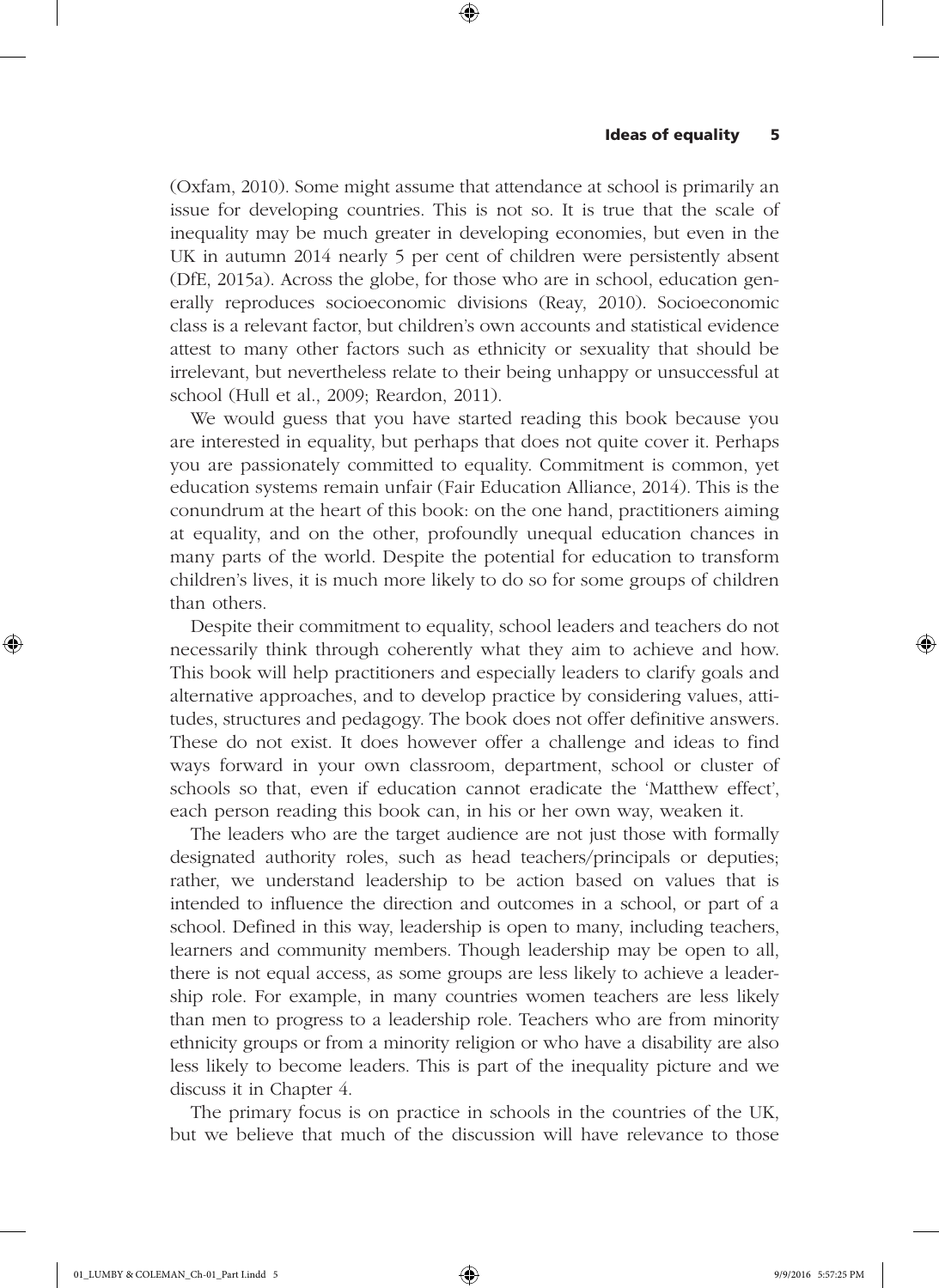leading in Europe, in other parts of the world and in other education contexts. The first part of the book in Chapters 1 to 5 sets out some of the ideas and policies that form the context for those working towards greater equality in education. The chapters that follow focus on equality in relation to a number of areas: socioeconomic class, gender, sexuality, ethnicity, religion, migrant status and special leaning needs. Whilst the focus in each chapter is on a single characteristic, we include consideration of how other characteristics may interact with that characteristic to shape learning and outcomes. In Chapter 3 we consider this in more detail by exploring the idea of intersectionality.

⊕

We are dealing with complex ideas, each in a challenging and wide area of practice. Of necessity, this demands some selection, so we focus on the issues that schools may find most relevant or most challenging, or both. Each chapter will start with a brief summary of content and indicate the areas we would like you to think about. At the end of each chapter we summarize key action points, and include ideas about what it might be helpful to reflect on and discuss with colleagues, learners and the wider community. We also suggest further reading so that you can follow up areas that are particularly important to you. We hope that these elements at the end of each chapter will provide a useful basis for ongoing professional development focused on increasing equality.

# Ideas of equality: so where do we start?

Most practitioners and policy makers in education would emphasize a commitment to equality as a fundamental value. The language may vary, referring not only to equality but also to related terms such as equity, social justice, inclusion and fairness. Each person, of course, will have a particular notion of what is implied by fairness, by equality and so on. However, often such understanding is quite hazy. It is uncommon for leader and teacher preparation programmes or for practitioners to engage explicitly with what is meant by equality and related terms.

Instead, we tend to use our experience as a means of understanding the context, to make assumptions and to decide how to respond. However, there are problems with this (Applebaum, 2008). First, our experience is shaped by our individual history and culture. Consequently, it may be a poor guide to understanding the experience of those who are very different from ourselves. Also, we tend to see ourselves as the hero of our own lives, so the way each of us may be part of an unjust system is obscured. We may discern unfairness in the way others act in other schools, but are less likely to recognize it in ourselves and in our own school, department or classroom.

⊕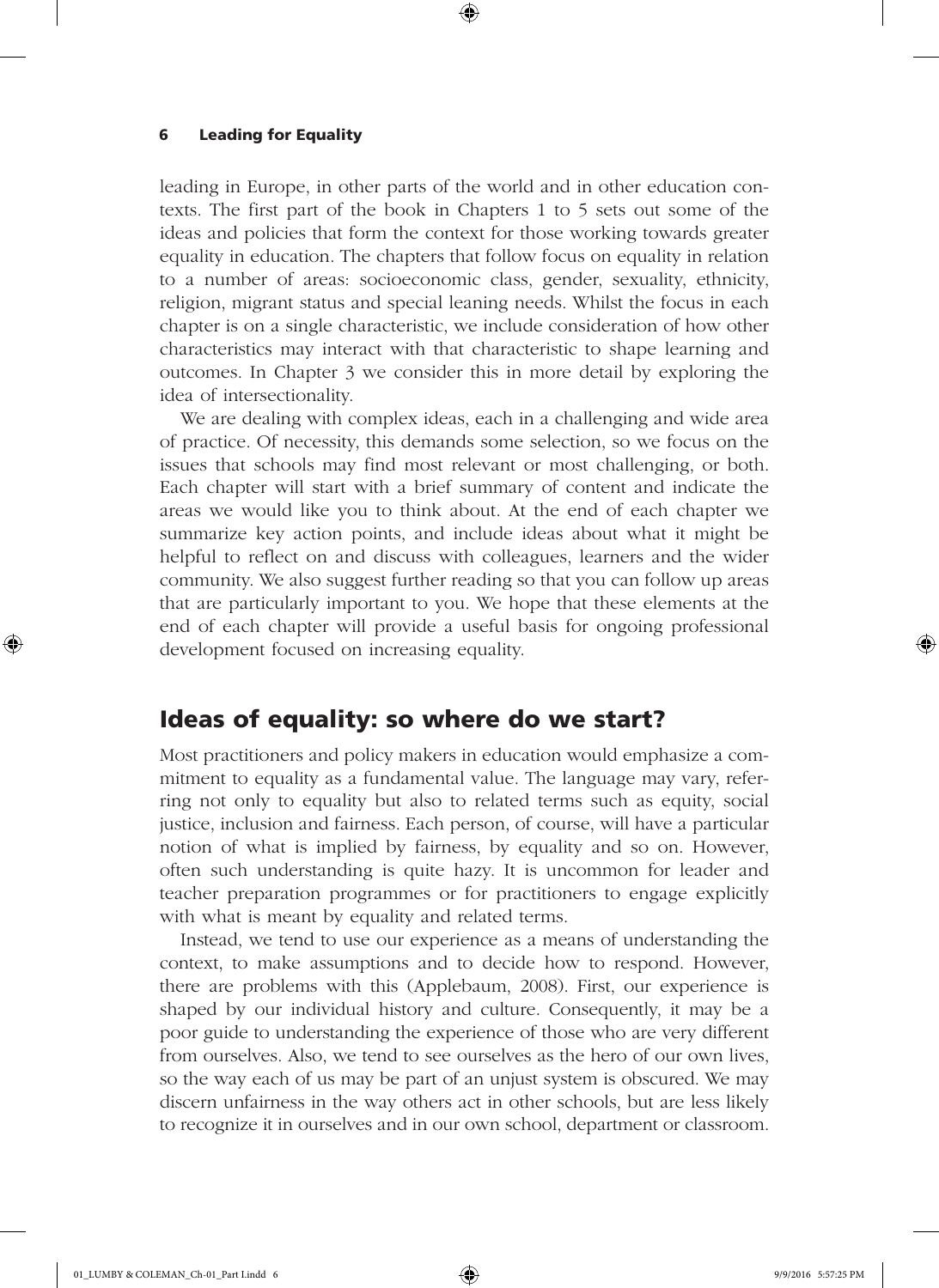For this reason, it is important that we each interrogate our commitment to equality and try to unpack what we mean by it, what the problem is and what we, together with others, can do to address it.

 $\textcircled{\scriptsize{*}}$ 

The justification for this book, therefore, and for the time you may give to reading it, is summed up in an aphorism from over two thousand years ago by the Roman historian, Livy: 'Experience is the teacher of fools'. This goes against a central belief in education: to progress in teaching or leading a school, it is assumed that experience counts for a great deal. Though there is initial teacher education and preparation for leadership roles, the major part of becoming a professional is through an apprenticeship model. We learn on the job from colleagues and from practising the art of teaching and leading. But what has been done before has led to the situation where schools offer a very unequal service to different groups. Chapter 4 outlines in more detail the evidence of how some groups of learners and staff are supported much more successfully than others. So learning by experience is likely merely to perpetuate a practice that has resulted in inequalities. In this sense, experience is an inadequate guide to challenging inequality.

A hard lesson for practitioners to accept is that they play some part in the production of inequality, and that what they have learned to date in their professional practice is unlikely to be adequate to change this. Better understanding of oneself and one's part in the current system is a foundation for setting out to challenge and change things, but it is a tough call. So the answer to the question, 'where do we start?' is in building our understanding of what goes on in education, how we are part of it, and how we might be clearer about our values and what needs to be done. This is the aim of the book.

# Words and concepts

The way into exploring any area of practice is through language. The language in education is particularly tricky, being a minefield of related but different terms. 'Equity, equality, inequality, equal opportunity, affirmative action, social justice and, most recently, diversity' (Blackmore, 2009: 3) are in common use, each of which may be understood differently depending on organizational and national context. In the press of the everyday, we may assume that we know what we mean by a term and that others think the same, but this is unlikely. We need to consider how the language is used and link this to understanding the principles or criteria that each term generates, in order to make choices about policy and action; in effect, we need theory to underpin practice.

01\_LUMBY & COLEMAN\_Ch-01\_Part I.indd 7 9/9/2016 5:57:25 PM

♠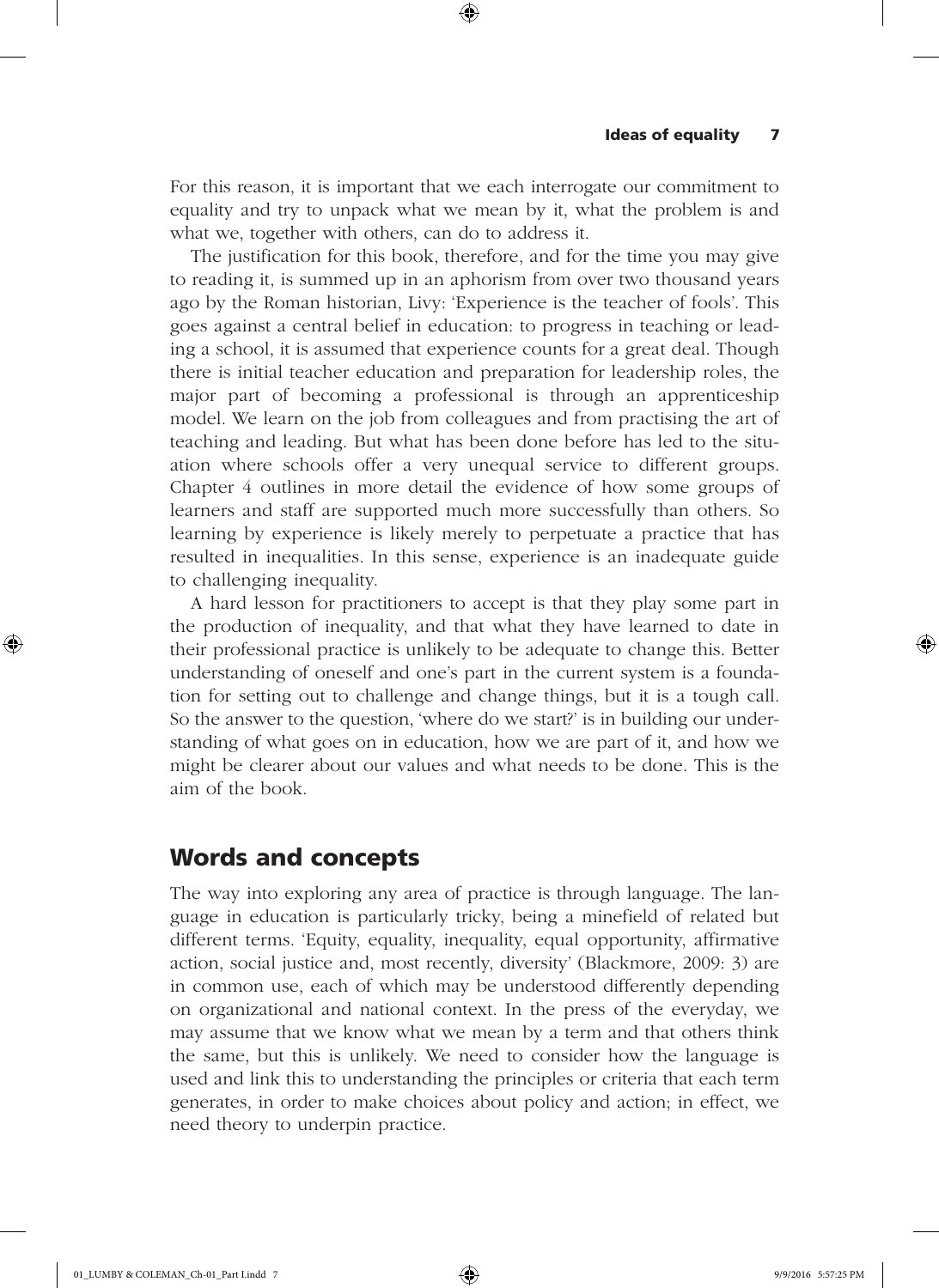We make a start here by exploring four key concepts used widely – equality, equity, inclusion and social justice – to provoke thought about the practical implications of how they are understood and how inequality can be attacked in schools.

 $\textcircled{\scriptsize{*}}$ 

### **Equality**

♠

'Equality' is the term that is perhaps most widely used in education. In many contexts, equality is connected with sameness. For example, boys and girls are equal so they should be treated the same. The same tax should be levied on those with the same income. This kind of thinking is embedded in a much-quoted formula that is relevant to education:

Assuming that there is a distribution of natural assets, those who are at the same level of talent and ability, and have the same willingness to use them should have the same prospects of success, regardless of their initial place in the social system. (Rawls, 1968: 73)

This seems a logical goal, but it falls apart quite quickly when related to education. The term used repeatedly, 'the same', is in the sense that two objects might be of the same weight or the same value. But children are not objects, and the 'talent and ability' and 'willingness' of each cannot be weighed against that of another to see if they are the same, because these very qualities in themselves may be shaped by unequal circumstance. Talent and motivation may not be absolute and innate, but forged by the conditions of upbringing and the experience of schooling.

In meritocratic societies such as that of the UK, people tend to see those who have more ability or make a greater effort as deserving a greater reward. A child who appears to have little ability in a specific subject, who does not try or is disruptive, may be judged less worthy of reward. Yet not only the child's background but also the experience of school may have led to such behaviour and so depressed potential ability. The curriculum and pedagogy may better support children with the kind of abilities and intended future path that mirror the experience of the majority of teachers. The 'Matthew effect' can be discerned in action. Those who are perceived to be talented and try harder, often from a background that has nurtured these qualities, thrive. Those who are perceived to have less, even if caused by circumstances beyond an individual's control, enter a downward spiral. Consequently, if equality is interpreted as expecting the same outcomes for those with similar abilities and effort, it is likely to favour those children who have experienced conditions that foster ability and motivation. Rawls' formula may not help much, in practice.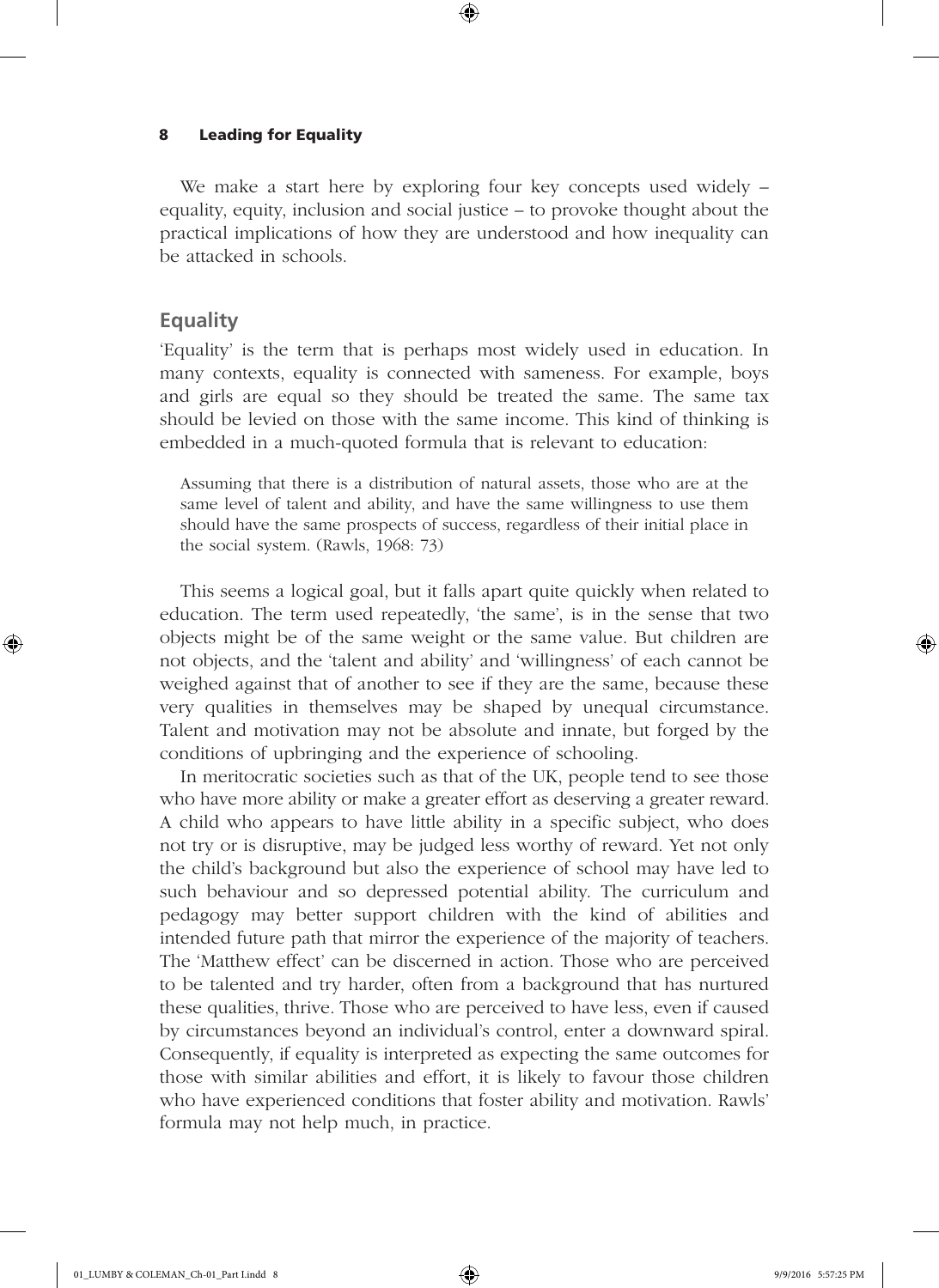The 'sameness' Rawls refers to was a key component when equality legislation was established in Europe. Some believed that treating everybody the same embodies equality. Give the same curriculum to boys and girls – not domestic science for one and woodwork for the other. Ask the same questions of staff applying for a post – no probing family plans of women applicants only. However, whilst the examples given seem to offer equality, extending the idea to other areas soon raises problems. Is the same curriculum suitable for all? Can learners and staff with disabilities be treated the same as others? The same treatment may have a differential impact. Equality, therefore, is unlikely to be achieved by equal treatment, even of those who appear to have similar natural assets. Equal treatment is likely to reinforce existing inequalities: equal treatment offers unequal opportunities. A change in language from equal treatment to equal opportunities, the goal of much European policy and legislation in the 1960s, signalled a fundamental change in approach: that differences in treatment can achieve greater equality. The head teacher of Winburg School reflected on how this plays out in making provision suitable for every child:

 $\textcircled{\scriptsize{*}}$ 

# **Winburg: equal opportunities**

I see it as about providing equal opportunities for everyone regardless of background, gender, sexuality or ethnicity. It is about equal opportunities in the curriculum, for outcomes and for accessing different parts of the school and making sure that provision is suited to everyone. The key thing is not to regard it as a bolt-on directed from the top, but something that suffuses the whole operation.

# Equity

♠

Equal opportunities is a widely used concept, as in the case example above, but for many it is an inadequate concept. Numerous organizations and individuals now use the term 'equity' instead, to indicate a different kind of intended outcome. Where equality relates to 'sameness', equity majors on 'difference', and indicates valuing different abilities and choices. Consequently, the aim cannot be the same outcomes for all. The Nobel Prize-winning economist Sen (2012) has been very influential in how we think about success in social organizations. He suggests we focus on a primary outcome of enabling people 'to lead the kind of lives they value – and have reason to value' (Sen, 1999: 18).

01\_LUMBY & COLEMAN\_Ch-01\_Part I.indd 9 9/9/2016 5:57:25 PM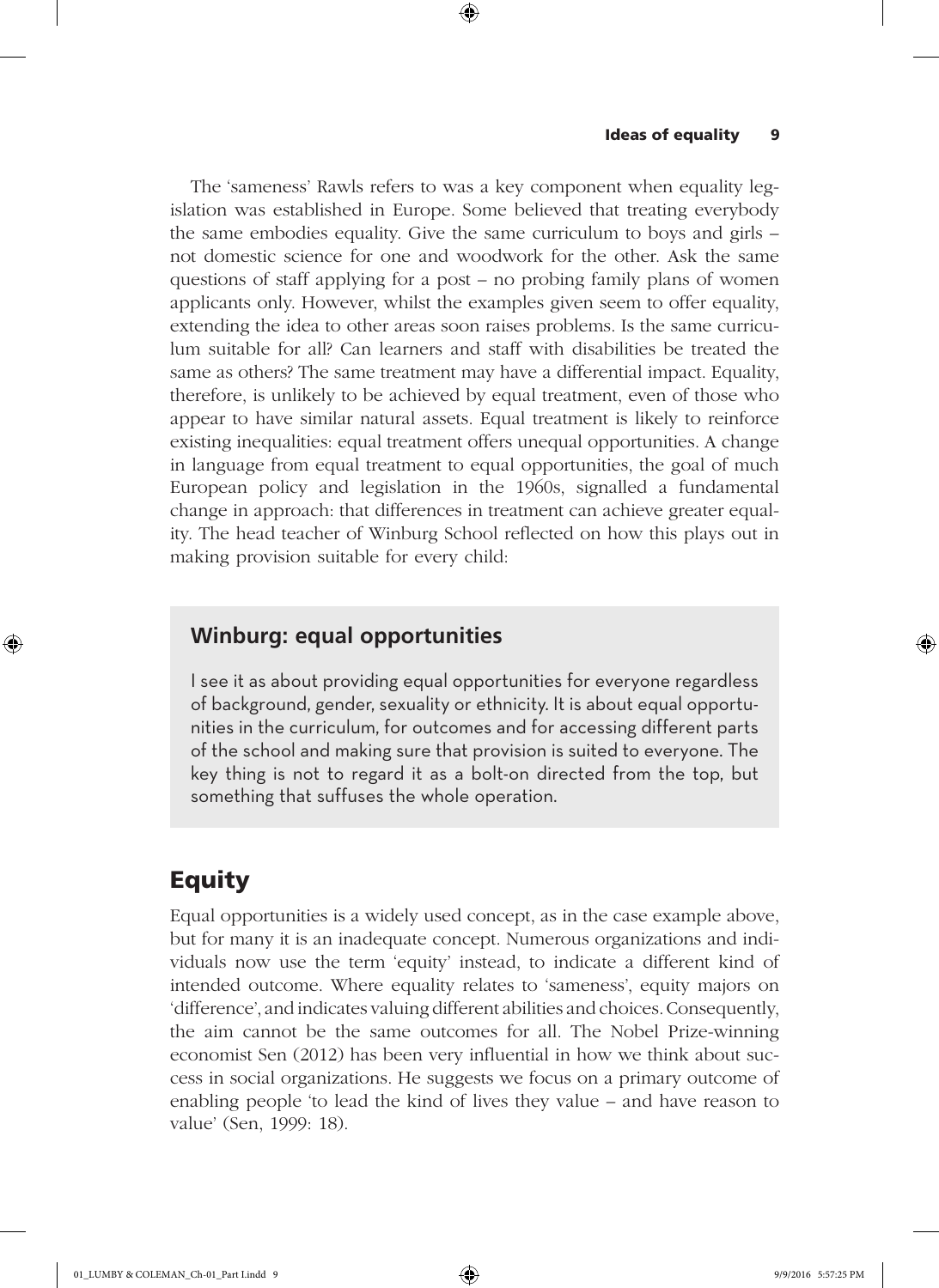'Living a life they value' is a phrase that has resonated since. The goal here is different from equal opportunities. It is not so much based on statistical analysis of examination results, correlated with various individual characteristics such as ethnicity or socioeconomic background, or numbers going into higher education. Rather, it is ensuring that each individual is supported so that he or she feels they belong to school, enjoy it and develop the capabilities to live a life that is successful in their own terms and is positively embedded in society. This has come to be known as a capabilities approach.

⊕

Schools may assert that this is already a goal. The evidence however does not support this. Schools in the UK are generally structured and have systems that prize academic talents and trajectories. This may be due in part to national policies, as discussed in Chapter 2, but also relates to the practice of leaders and teachers. The relative value given to alternative vocational routes varies throughout Europe (Clarke and Winch, 2007; Hyland, 2002), but, generally, a hierarchy is evident in which the worth of particular choices reflects the culture of the more privileged. Not all children are equally supported to equip themselves to live a life they value (Hutton, 2005). For example, a recent review concluded that in Scotland an 'ingrained and frankly illinformed culture that somehow vocational education is an inferior option' is prevalent (Commission for Developing Scotland's Young Workforce, 2014: 5). In England, West and Steedman (2003: 10) believe that vocational education is 'widely viewed as remedial'. The assertion that schools value difference, that they are equitable, seems doubtful.

As with the discussion of equality as a goal, equity too raises difficulties. A learner's choice to move outside family expectations and experience may have heavy costs emotionally (and financially). Encouraging all children who might, for example, go to university to consider doing so reflects a particular set of values that will be alien to some learners. Should they be supported to choose a 'kind of life they value' that is often based on their family background, even if they are capable of higher education? The tensions were captured well by the head teacher of Elands School:

## **Elands: careers guidance**

I remember getting myself into trouble at a previous school because I was speaking to students after school and I was right in what I was saying, but the way I said it actually led to the cleaners in that block going on strike ... All I said was, 'If you don't get a good education you're going

♠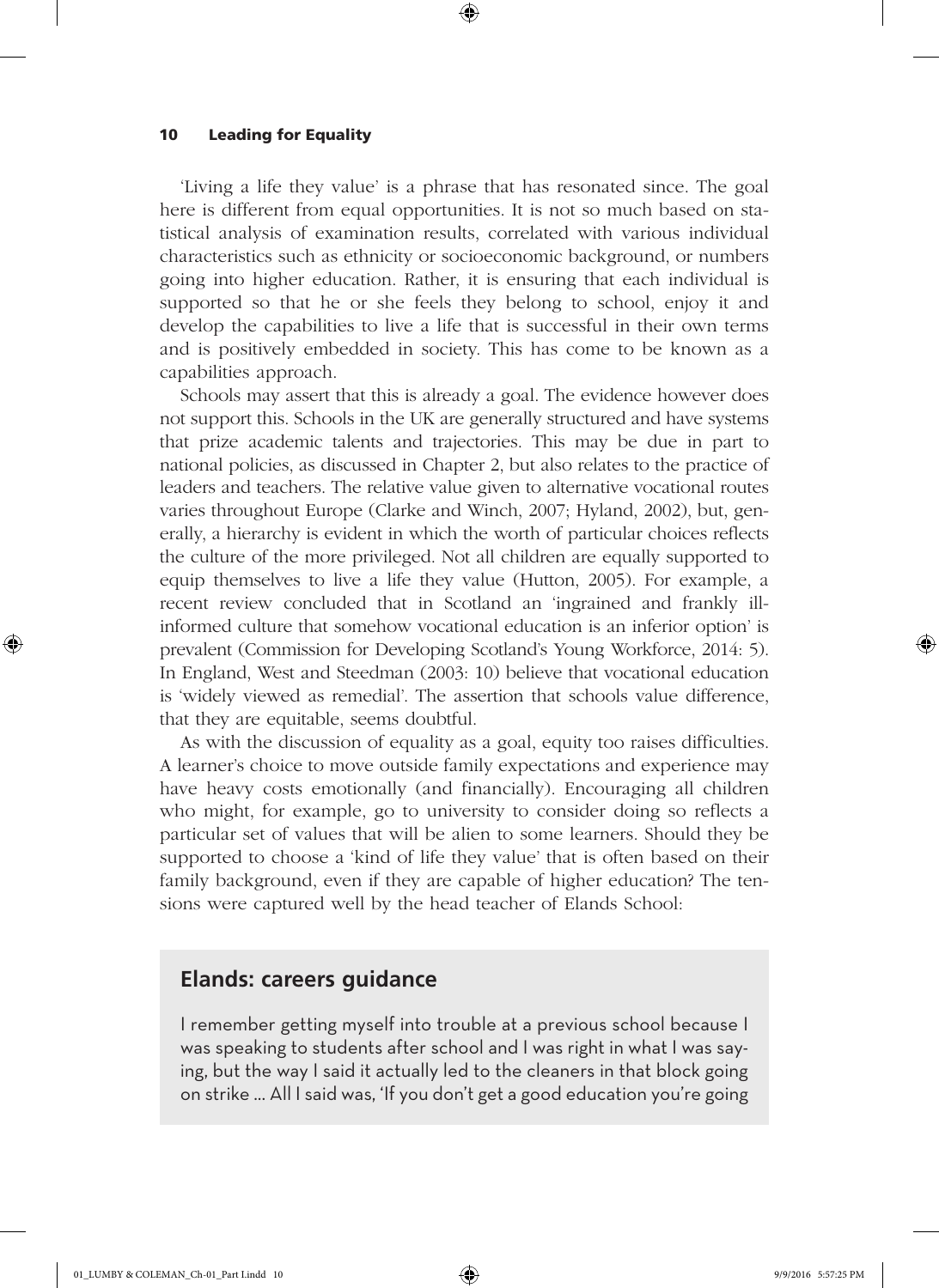to end up doing a job like cleaning', which we know is highly likely, but it didn't make the cleaners feel particularly good about what they were doing.

 $\textcircled{\scriptsize{*}}$ 

The way we do it now is that we capture it in a slightly different way so when a student says, 'Well, I'm going to become a professional footballer so I don't have to worry about my education', we throw in little kinds of what I call disrupters, a bit of ambiguity. 'Of course that's great. The school will support you in that', but we say what happens if you tear a ligament and you are told you are never going to play again? What's the back-up plan? When a student says, 'I want to be a hairdresser like my mum', we say that's great, and if you got a degree from university you could be running a group of salons.

Whatever the interventions of a school, some learners will become cleaners or hairdressers or footballers. Staff attitudes to such outcomes need to be thought through. Does living a life of value inevitably involve higher education, skilled and more highly paid jobs? If so, it will inevitably exclude some.

Another difficulty is that throughout the world most policy that is aimed at achieving greater educational equity identifies groups who are perceived as disadvantaged and offers them additional attention or resources, or both; that is, improvement is aimed at selected groups, rather than considering the fitness of the system for all and improving it as a whole (Levin, 2003). One possible consequence of policy intended to improve equity, therefore, is that some groups of children are viewed as a problem to be solved, or that they and/or their family are in some way in deficit. As a consequence, many children not only suffer the effects of poverty, for example, but are then in effect also stigmatized, with the best of intentions in many cases, as a target for remediation.

To achieve a system that equips all 'to lead the kind of lives they value' (Sen, 1999: 18), the barrier or problem to be addressed is as much the school as the learner or the learner's family or community. This is one of the foundation messages throughout the book. We need to move the focus from fixing learners to fixing schools.

# Inclusion

There is confusion in the UK about the term 'inclusion'. Ainscow (2005) charts its differing use over time from an aim to reduce truancy and exclusions, to

♠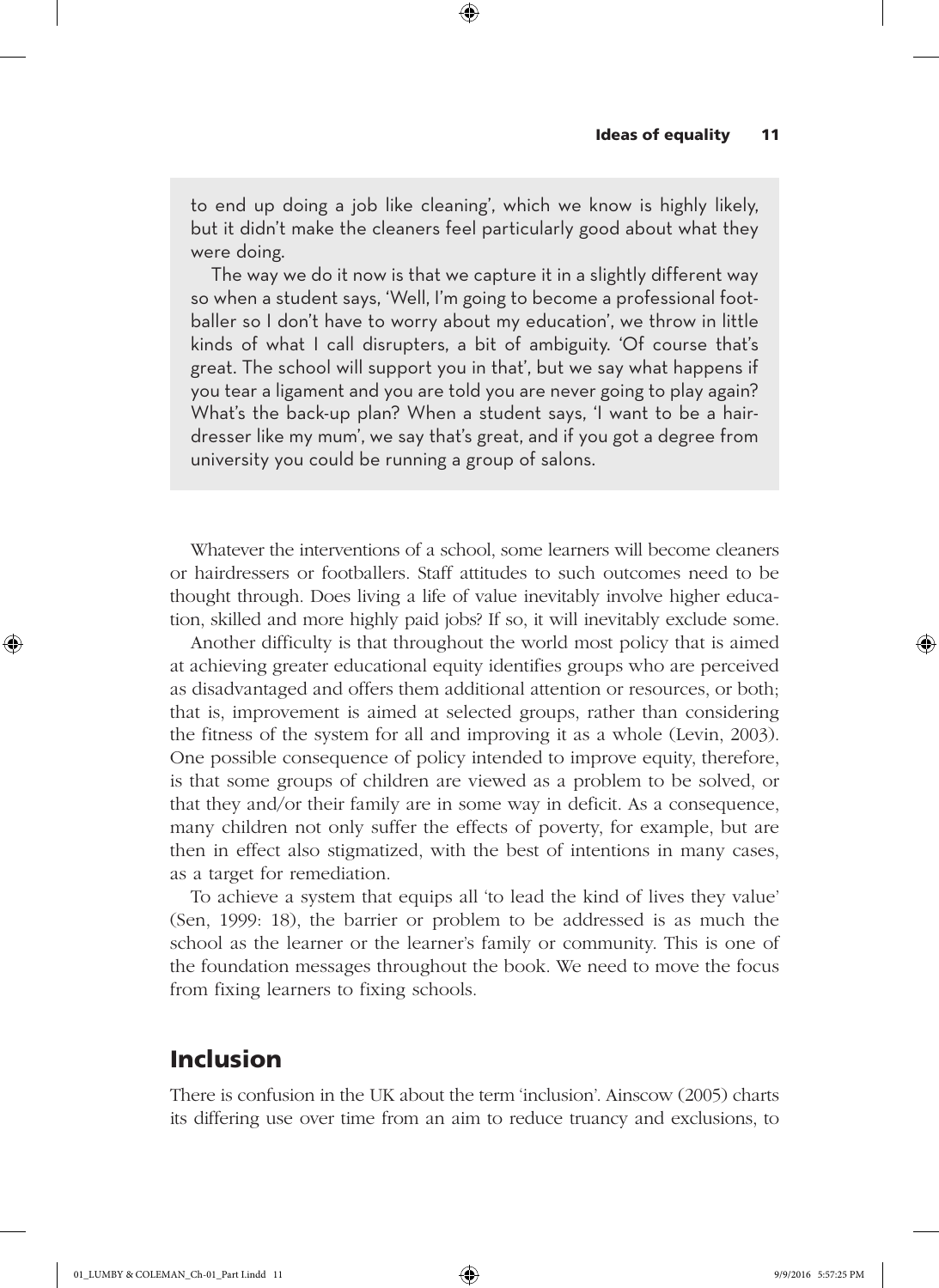the right of those with special needs to be educated in mainstream schools, to a broader understanding of accommodating difference and enabling participation. The broad understanding encompasses a need to remove barriers to learning and to achieve participation for all. For some, inclusion also involves feeling that you belong: to the school; to the community; to the nation. Ainscow suggests four key elements that define inclusion:

 $\textcircled{\scriptsize{*}}$ 

- 1. Inclusion is a process. That is to say, inclusion has to be seen as a neverending search.
- 2. Inclusion is concerned with the identification and removal of barriers.
- 3. Inclusion is about the presence, participation and achievement of all students.
- 4. Inclusion involves a particular emphasis on those groups of learners who may be at risk of marginalization, exclusion or under-achievement. (adapted from Ainscow, 2005: 118–19)

This kind of comprehensive definition is less commonly used than that of the Organisation for Economic Co-operation and Development (OECD, 2012: 9). The OECD uses the term 'inclusion' specifically as an aspect of equity, which it defines as incorporating two elements: fairness and inclusion:

Equity in education means that personal or social circumstances such as gender, ethnic origin or family background, are not obstacles to achieving educational potential (fairness) and that that all individuals reach at least a basic minimum level of skills (inclusion).

Consequently, inclusion is often used as the OECD does, to mean everybody achieving a basic level of education.

Consideration of what inclusion means leads to a further question: 'Inclusion into what?' Ainscow's definition suggests that it is not about helping struggling learners to adapt to the existing system, to be included in schools as they are, but transforming schools so that they are better matched to the needs and preferences of all and not just that portion of society that has been prioritized historically.

# Social justice

Finally, there is the concept of social justice, embedded, for example, in the *Standards for Leadership and Management in Scotland* (GTCS, 2012). The concept of social justice is concerned with processes to reduce the kind of

♠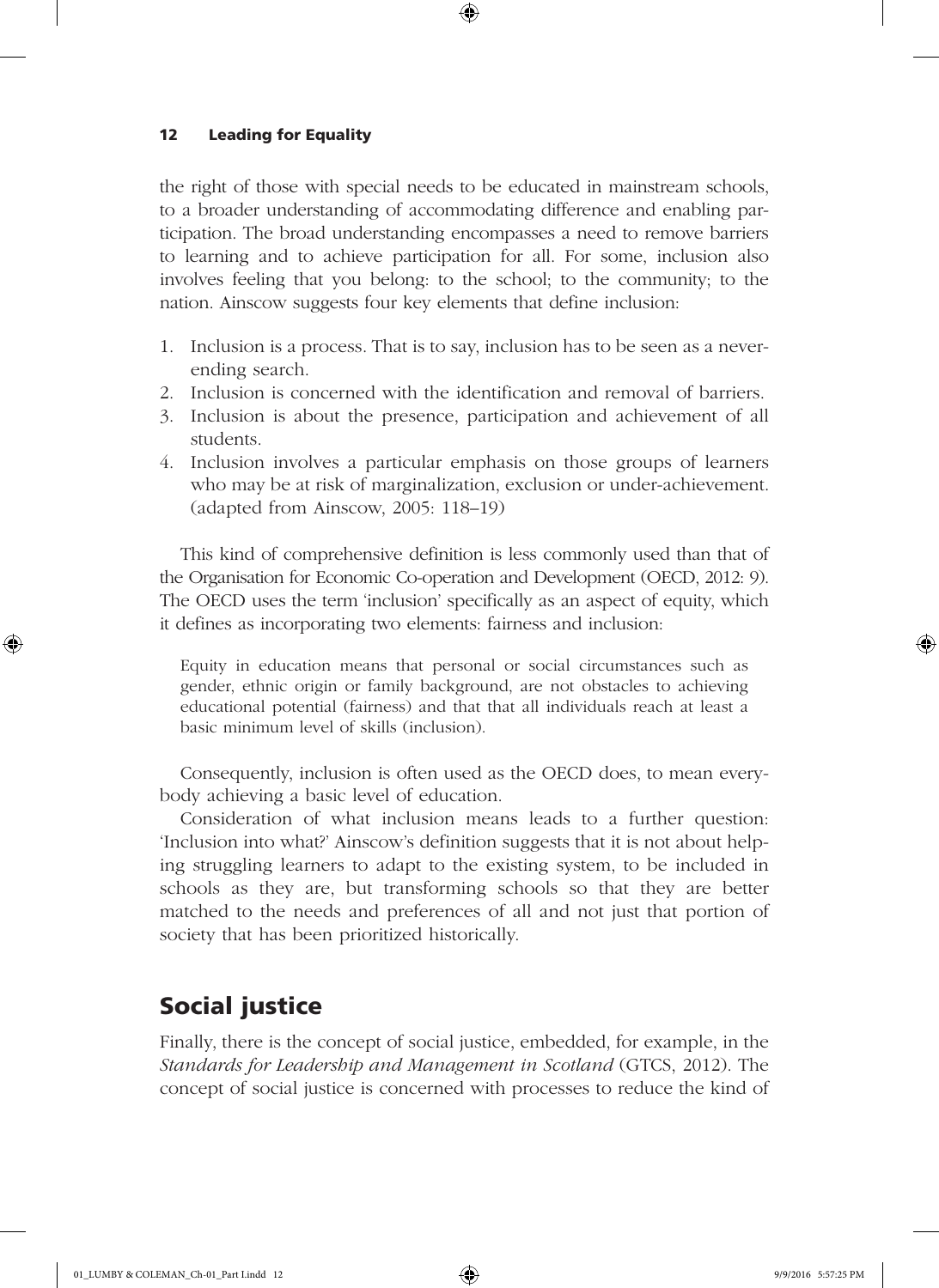inequalities that education produces. Social justice as discussed by Furman (2012: 3) has a number of dimensions, all of which must be addressed together. First, 'distributive' justice demands that goods are shared out fairly. Goods here include emotional and intellectual, as well as physical, goods. So, for example, experienced teachers should be spread across schools in different socioeconomic contexts, across the ability range and not, as is often the case, just to 'good' schools, higher attainers or high-level courses. Second, 'cultural' justice demands action to address the domination of those groups that hold greater power in education, whether through socioeconomic advantage, such as the middle and upper classes, or by virtue of historically privileged characteristics such as gender or race. Racism and discrimination in relation to gender, sexuality or religion are targets here. Third, 'associational' justice aims to enable all to take a full part in decisions affecting their life, and to be critical and engaged learners and citizens.

 $\textcircled{\scriptsize{*}}$ 

This is a highly testing agenda for schools, but the central tenet is that all three – redistributing resources, ensuring all are equally included and empowering learners as critical citizens – need to be addressed simultaneously if social justice is to be achieved. The multi-dimensional approach generates an agenda for leaders' action in school:

(a) They must raise the academic achievement of all the students in their school, that is, high test scores do matter; (b) they must prepare their students to live as critical citizens in society. (Capper et al., 2007: 111)

In short, social justice definitions demand that schools equip learners both to achieve in the current system and to challenge it. This is a second key message in the book.

## So where to now?

The confusion around terminology is in part because equality, equity, inclusion and social justice overlap and are sometimes used interchangeably, as if they mean the same thing, and sometimes as if they mean different things. Having discussed the four most common terms used in relation to making schools fairer, the chapters that follow generally use 'equality' as a convenient generic term, signalling a focus on the kinds of issues discussed in this chapter. You may decide that another term is more appropriate for you, and we hope you are now better able to make the choice.

This chapter has argued that equal outcomes are not a practical goal in education. Rather, the aim is instead to focus on establishing a system in

♠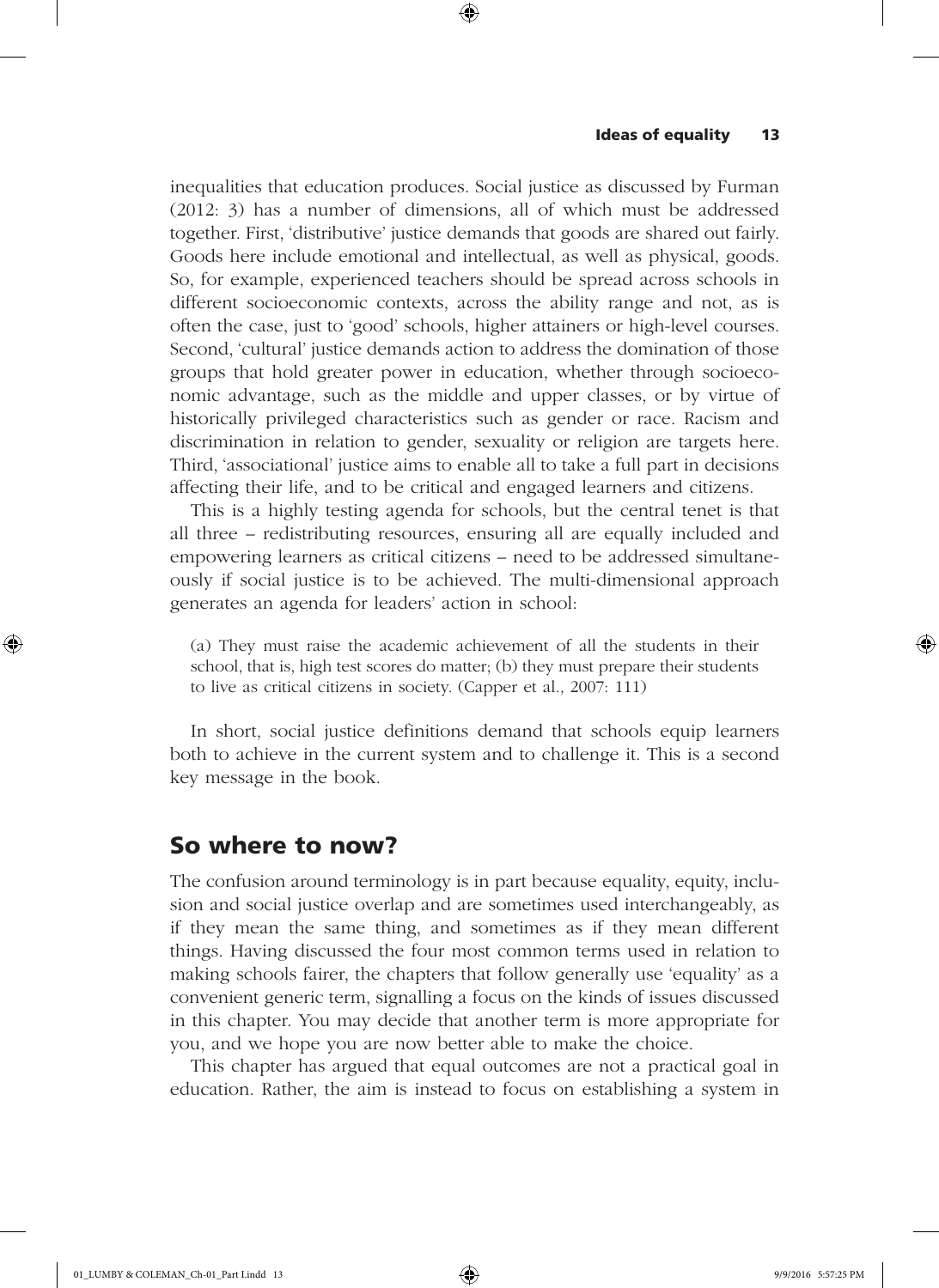which all can feel they belong and achieve what is necessary to live a life they value. This implies treating learners and staff not the same but differently, compensating for previous disadvantage by distributing resources to favour those most in need, recognizing and valuing differing choices, rather than favouring, however inadvertently, the academic trajectory and White culture historically embedded in schools.

 $\textcircled{\scriptsize{*}}$ 

There is a film in which the hero wakes each morning to find it is the day before. The film title has generated an understanding of the phrase *Groundhog Day* (1993) to mean being caught in a never-ending cycle of the same happenings, only broken when fundamental change occurs in the individual. Schools are trapped in a 'Groundhog Day' where test results show that those from disadvantaged backgrounds or particular groups do less well than they should, and this finding appears again and again in reports from national and international organizations. If we are to break out of education's Groundhog Day, each leader and teacher needs to join with colleagues to make a transformative change in attitudes and practice to break the cycle. Not all will be on board. There may be conflict and failures. The default culture in schools is not fair, and leading change requires a clear vision and consistent, proactive action. In short, increasing equality in schools demands leadership from many.

# Key actions

♠

Changing understanding and attitudes is not easily captured by a neat, bulleted list in a way that might be easier for more focused areas of activity to increase equality. Nevertheless this chapter has suggested some key actions:

- Work with colleagues to identify the range of terms in use in your department or school: equality, equity, inclusion, fairness, diversity, social justice, etc.
- Identify the assumptions that underlie the terms used and the outcomes intended. What kind of sameness or difference is implied in how children are treated or what they achieve?
- Challenge thinking that sees learners or their families as being in deficit, and instead identify what it is in the school that may be a barrier to learning.
- Agree with colleagues and the wider community what your school or department would look like if it was equitable or socially just. What are the goals? What indicators might demonstrate this?